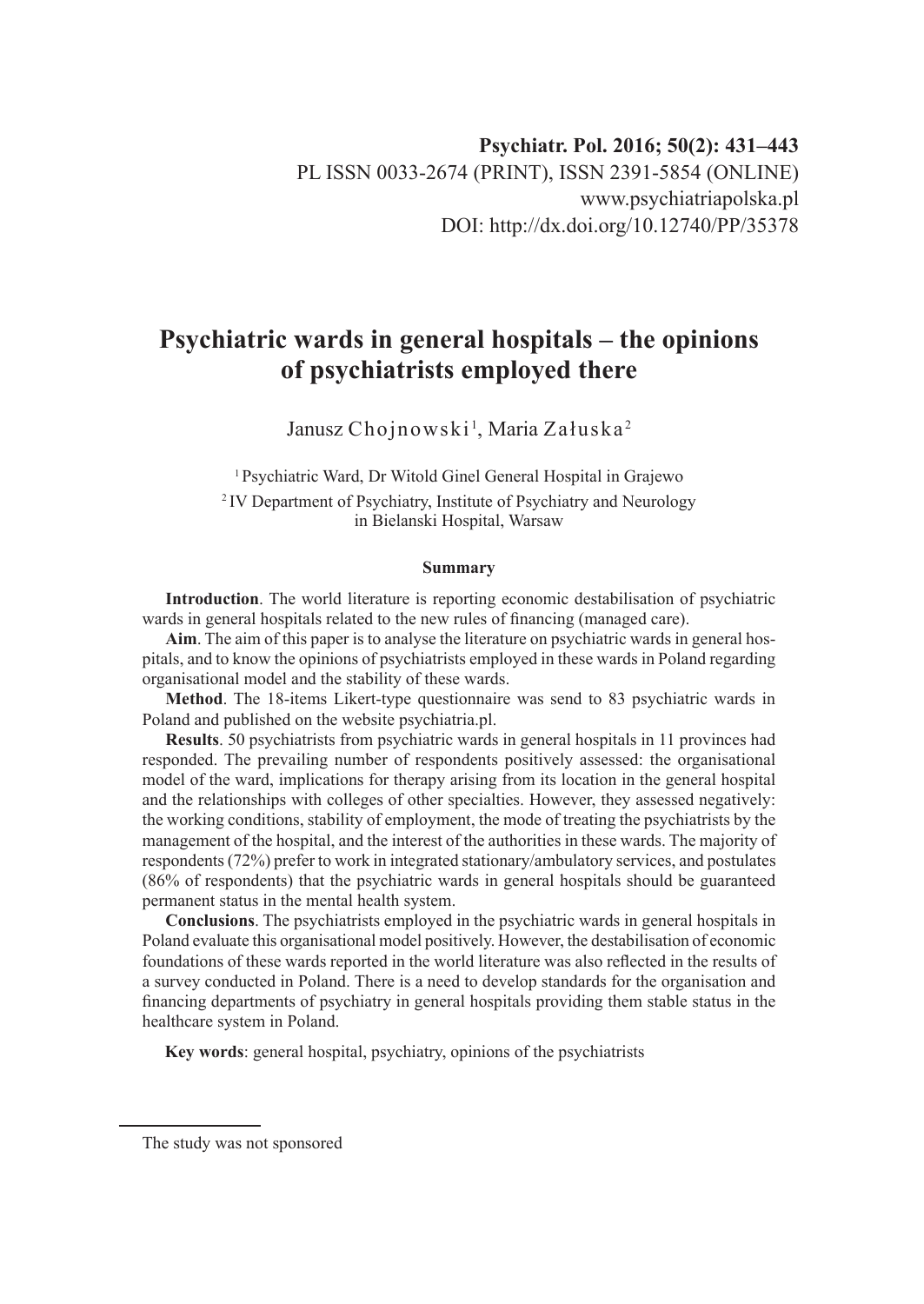### **Introduction**

The first mention of designating beds in a general hospital for patients with mental disorders emerged in England and the United States in the first half of the 18<sup>th</sup> century. However, throughout the 19<sup>th</sup> century psychiatry developed primarily in large psychiatric hospitals constituting place of dwelling in isolation for mentally ill people [1]. The first organisationally distinguished psychiatric division in a general hospital in the United States was a 12-bed unit established by James Mosher at Albany General Hospital in New York. Up to 1930, 153 such units had been established, inter alia through targeted subsidies of Rockefeller's foundation [2]. Simultaneously, regardless of psychiatric in-patient units in general hospitals, Consultation Teams were established. They contributed to emerging of consultation-liaison psychiatry (psychiatry of relationships with mainstream medicine – liaison psychiatry), as a separate clinical discipline dealing with people who in the course of somatic disorders or following surgery develop mental disorders – hallucinations, psychoses, depression, stress-related disorders as well as those with comorbid somatic disorders and addictions or mental illnesses [3]. Psychiatry departments in general hospitals initially served mainly this type of patients [1].

However, since the middle of the  $20<sup>th</sup>$  century due to the reform of psychiatry and the implementation of a model of community psychiatry, psychiatric units in general hospitals increasingly accepted patients discharged from large psychiatric hospitals. To ensure the post-hospital treatment, daily psychiatric units and outpatient home treatment programmes launched to be established in the setting of a general hospital. District general hospitals with psychiatric departments began to be treated as an essential part of the local system of psychiatric community care, pivotal to the reform of psychiatry [1]. Mentally ill patients treated in general hospitals have the same status as somatic patients and are less stigmatised than patients isolated in large psychiatric hospitals. District general hospitals with psychiatric department appear to have optimal conditions for the integrated treatment of mental and somatic disorders with a balanced participation of stationary and community services.

Psychiatry practiced in general hospitals (consultation and liaison psychiatry) made a specific contribution to psychosomatic medicine, drawing inspirations from the Adolf Meyer's psychobiological concepts, Selye and Cannon's theory of stress and homeostasis, as so from psychoanalytical theories, behaviourism and cognitive concepts. In recent years, advances of neuropsychology, neuroimmunology, neurogenetics, neuroendocrinology and psychopharmacology have revealed new areas of relationships between psychiatry and other medical disciplines pointing to the need for locating psychiatry in the setting of general hospitals [1]. Besides general psychiatric departments, consultation teams, outpatient care units, specialised units are established in hospitals: med-psych units, child and adolescent, geriatric psychiatric, psychotherapeutic, addiction treatment, eating disorders, affective disorders and stressrelated disorders units.

In Germany between 1970 and 2003, the number of psychiatry wards in general hospitals increased from 21 to 160. They serve function as general psychiatric or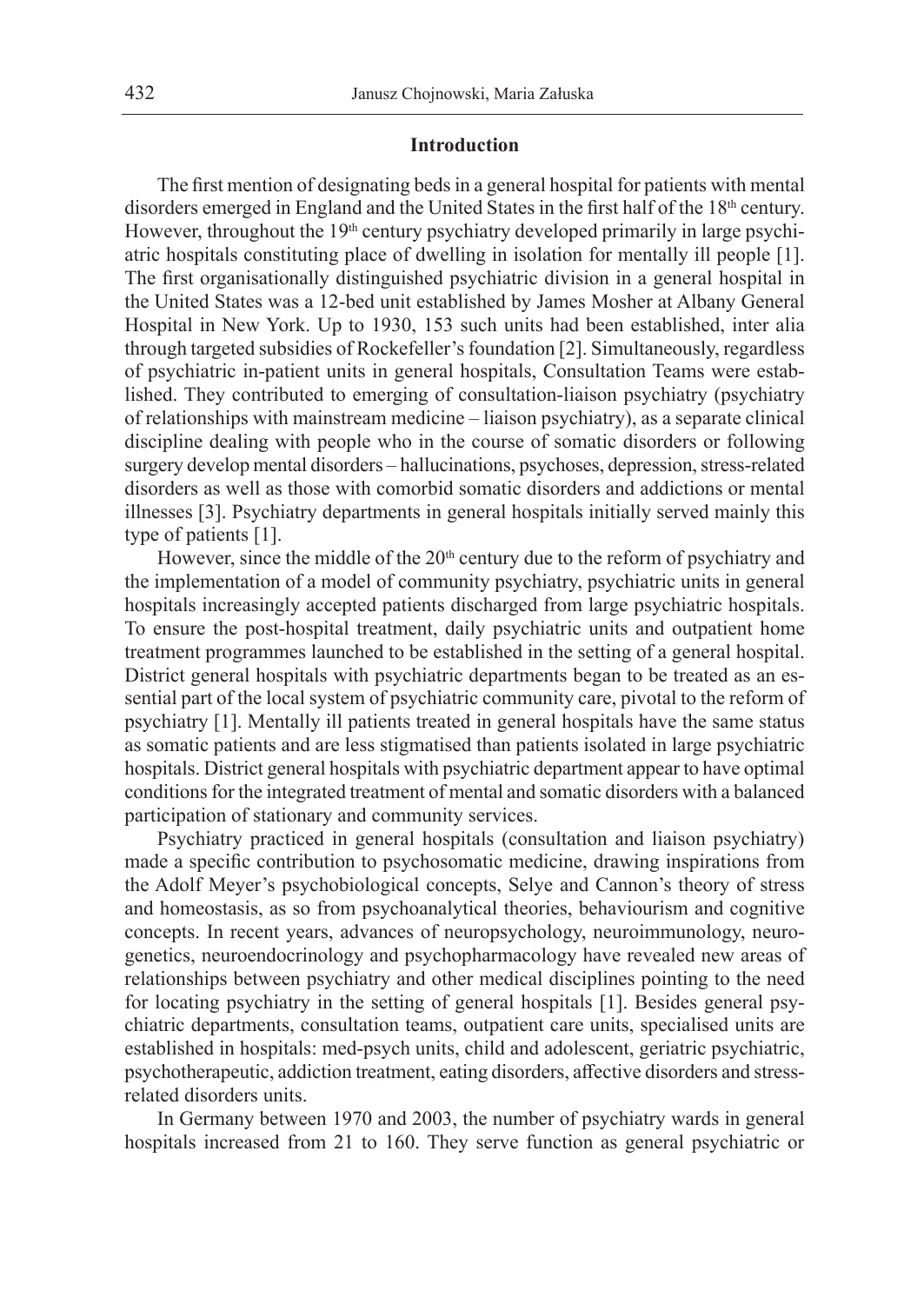psychotherapeutic wards for patients with psychosomatic neurotic and personality disorders. Except for specialisation in psychiatry, a distinct specialisation in psychosomatic medicine exists in this country [4, 5].

In the Netherlands, following the development period (years 1970–1990), a drastic reduction in psychiatry wards in general hospitals (from 87 in 1998 to 38 in 2006) occurred. This was a result of the Act (1993) which has assigned these wards to Regional Mental Health Centres. Only the efforts of the Dutch Federation of General Hospital Psychiatry led in 2004 to the desired legislative changes. The method of financing psychiatric departments was also reformed then creating so-called "diagnostic and therapeutic units of account" [6].

In Italy, the reform in 1978 resulted in liquidation of psychiatric hospitals. Inpatient treatment occurs only in small (up to 16 beds) wards of general hospitals. Approximately 320 such units provide an average of 1 bed per 10 thousand inhabitants [7].

Planned development of psychiatric departments in general hospitals is observed in the countries of Asia and South America where they are perceived as a substantial component of the development of mental healthcare system in the country [8–10].

In Poland, the first psychiatric units in general hospitals were established during the partitions (late  $19<sup>th</sup>$  and early  $20<sup>th</sup>$  century), among others at Ujazdow Hospital, "Na Czystem" Hospital (Orthodox Hospital) in Warsaw and in Vilnius at the "Sawicz" Hospital. After the collapse of the whole health system in Poland due to double occupation and World War II, intensive development of psychiatric departments in general hospitals followed. Between 1970 and 1990, their number increased from 21 to 60 and in 2009 to 82 [11]. In 2011 in the setting of 96 hospitals other than psychiatric in Poland there were 5.9 thousand beds for people with mental disorders [12].

In the 70s it was emphasised that these wards are not only convenient for the patient and family, but also cheaper due to reductions in the cost of transport [13]

Nevertheless, the turn of the 80s and the 90s brings in the world and in Poland a growing threat to the economic foundations of the functioning of psychiatric departments in general hospitals. It is connected with changes in the system of financing medical services including psychiatry [1, 14]. The dominant trend is the desire to reduce costs and increase the efficiency of services by the appropriate selection and rationing in the system of contracts between the payer and the healthcare provider (managed care) in which the beneficiary is subject to strict qualifying criteria for eligibility for medical service. In this situation, financing of certain psychiatric departments in general hospitals does not cover their real costs [15, 16]. In addition, the requirements of the accounting system do not comply with the specificity of integrated psycho-medical services which can lead to a reduction in the quality for financial reasons, and even the liquidation of psychiatric departments which prove to be not cost-effective for hospitals. This situation makes the future of psychiatric departments in general hospitals uncertain both in the world and in Poland.

In Poland established departments in general hospitals include: general psychiatric wards, child and adolescent, psycho-medical, detoxification and addiction treatment. They are very diverse in size: from 100–150 beds (in several subunits) to small single units comprising approximately 20–30 beds. The underestimation of the costs of these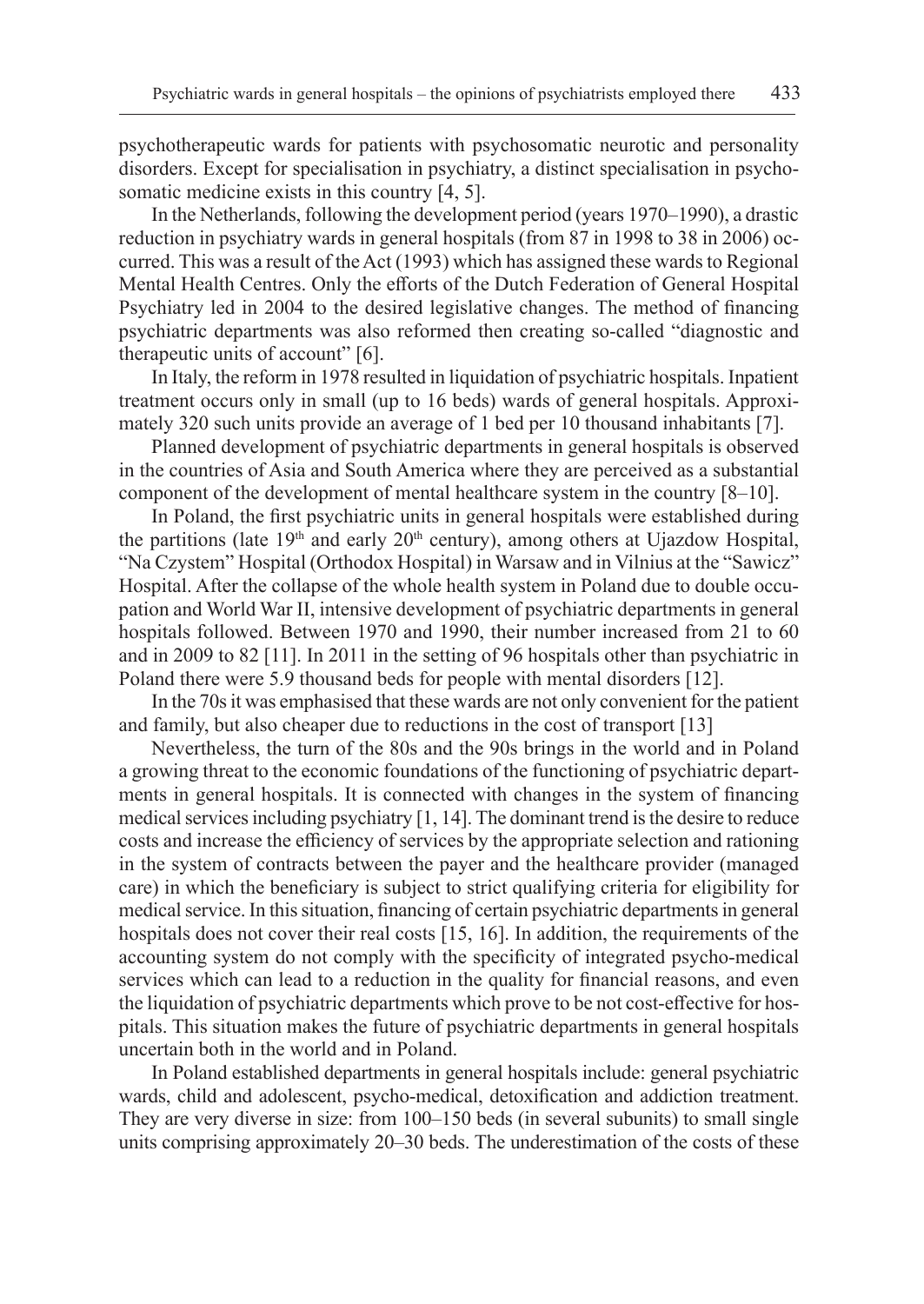departments is related to, among others, a large treatment cost encumbrance for comorbid somatic diseases, which are not considered in the price of the sole account unit that is person-day [16]. These wards also face organisational difficulties arising from not considering the specific nature of their work in some adopted legal and organisational solutions (e.g. regarding admissions, documenting direct coercion). The issues were raised at the first national conference of heads/coordinators of psychiatric departments in general hospitals in Warsaw in 2013. Within the preparations for the conference, a survey was conducted among doctors employed in psychiatric wards in general hospitals in Poland.

#### **Aim**

The aim of the study was to investigate the opinion of doctors employed in psychiatric wards in general hospitals in Poland regarding the organisational model of psychiatric services in which they work, and the stability and prospects for further functioning of the psychiatric department and the mental health services in their hospital.

#### **Method**

The study used a survey created for this purpose. The survey was posted onto the psychiatria.pl web portal, in its section dedicated to the medical staff. In addition, the heads of 83 psychiatric wards located in general hospitals in Poland were informed by letter about the survey. The questionnaire consisted of a detailed part comprising 18 closed questions, to which the participants responded selecting 1 out of 5 answers on a Likert-type scale – from strongly positive to strongly negative. The recommended duration of filling the survey was 20–25 minutes, it was not controlled.

#### **Results**

The survey was replied by 50 doctors, of whom 49 are currently working in the department of psychiatry in a general hospital, and one has had a period of work in the ward. They represented 11 out of the 16 voivodeships in Poland: Mazovian (15 people), Silesian (10 people), Lesser Poland (6 people), Podlaskie (5 people), West Pomeranian (4 people), Subcarpathian (3 people), Greater Poland and Lodz (2 people), Warmian-Masurian, Kuyavian-Pomeranian and Lublin – one person each. From five voivodeships – Lower Silesia, Opole, Pomeranian, Świętokrzyskie and Lubusz – there were no respondents. Responses to 18 questions were analysed in five thematic groups discussed below.

1. **The evaluation of the organisational model of psychiatric department in a general hospital**

This issue is discussed in 3 questions (Figure 1):

- How do you assess the organisational model in which you work? (question 1);
- Do you think the implications arising from the department location in a general hospital are beneficial for the selection of psychiatric therapy? (question 16);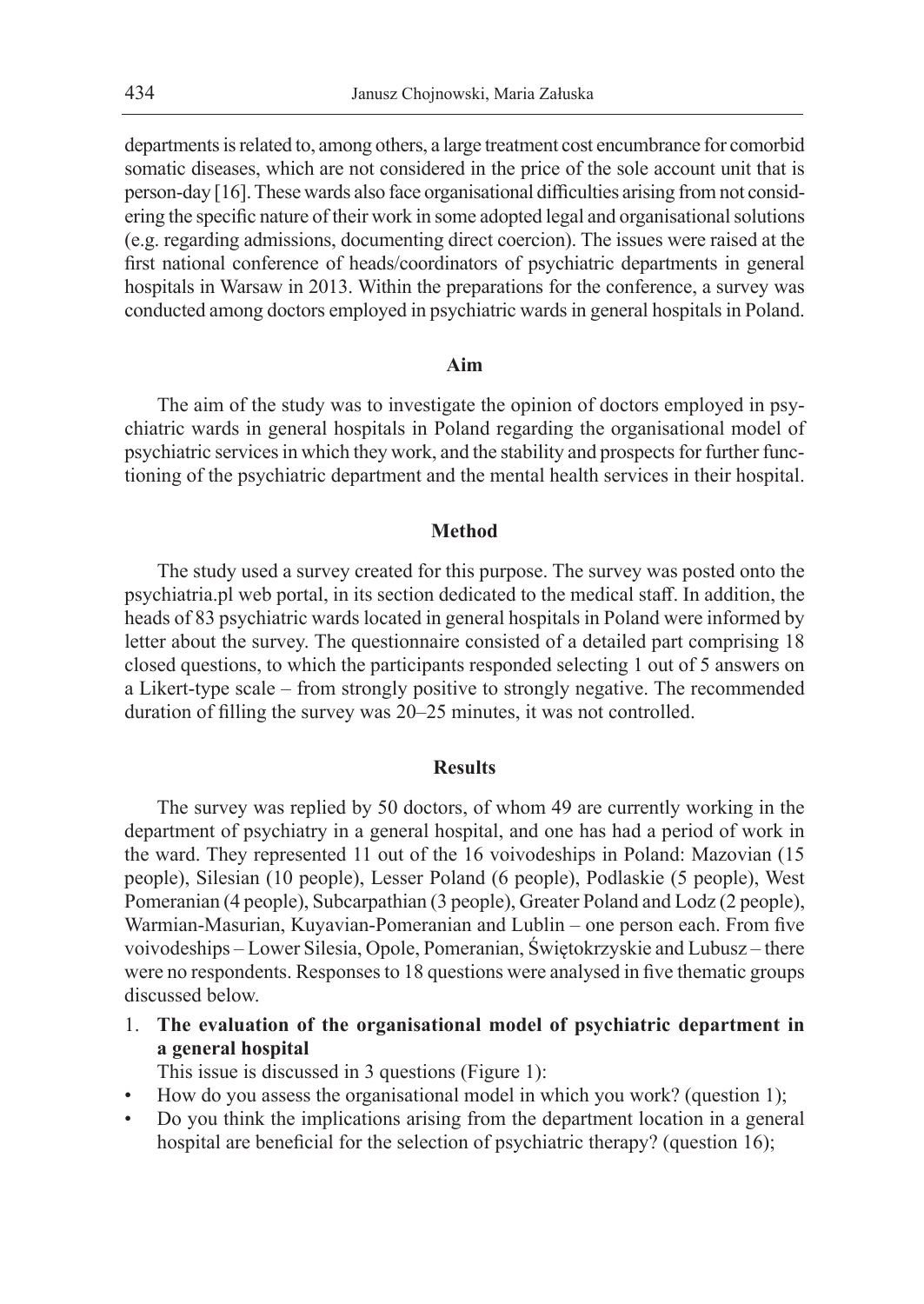• Do you think that in our country departments such as the one in which you work should have permanent place guaranteed in the system? (question 7).



The majority of doctors employed in psychiatric wards in general hospitals positively assessed the organisational model of work – 44% of positive assessments, compared with 38% of neutral and 18% of negative evaluation. Even more respondents expressed opinions that the location of the ward in a general hospital gives beneficial implications for the choice of methods of treatment of mental disorders (78%), while 12% of the respondents were neutral on this issue, and only 10% felt that the location of the ward in a general hospital or other is irrelevant to the choice of the therapy method. The highest percentage, 86% of the respondents, expressed the opinion that the psychiatric wards in general hospitals such as those in which they work should be guaranteed permanent place in the mental healthcare system in Poland. 8% of the respondents expressed opposing opinion, and only 6% were neutral.

#### 2. **Evaluation of the working conditions of a psychiatrist in a general hospital**

The working conditions of a psychiatrist in a general hospital were evaluated based on 4 questions (Figure 2 and 3) regarding: a subjective assessment of the relationships with physicians of other specialties and equal treatment by the management, as well as a sense of "personal high labour costs" and the desire to change the work setting. The questions were:

- How would you evaluate your contacts with physicians of other specialties working in the same hospital? (question 2);
- Do you feel as a doctor and a hospital employee treated equally by the management of the hospital? (question 3);
- Do you think that a psychiatrist working in the department such as the one in which you work is more vulnerable to "personal psychic costs" of work in psychiatry than a doctor from a large psychiatric hospital? (question 18);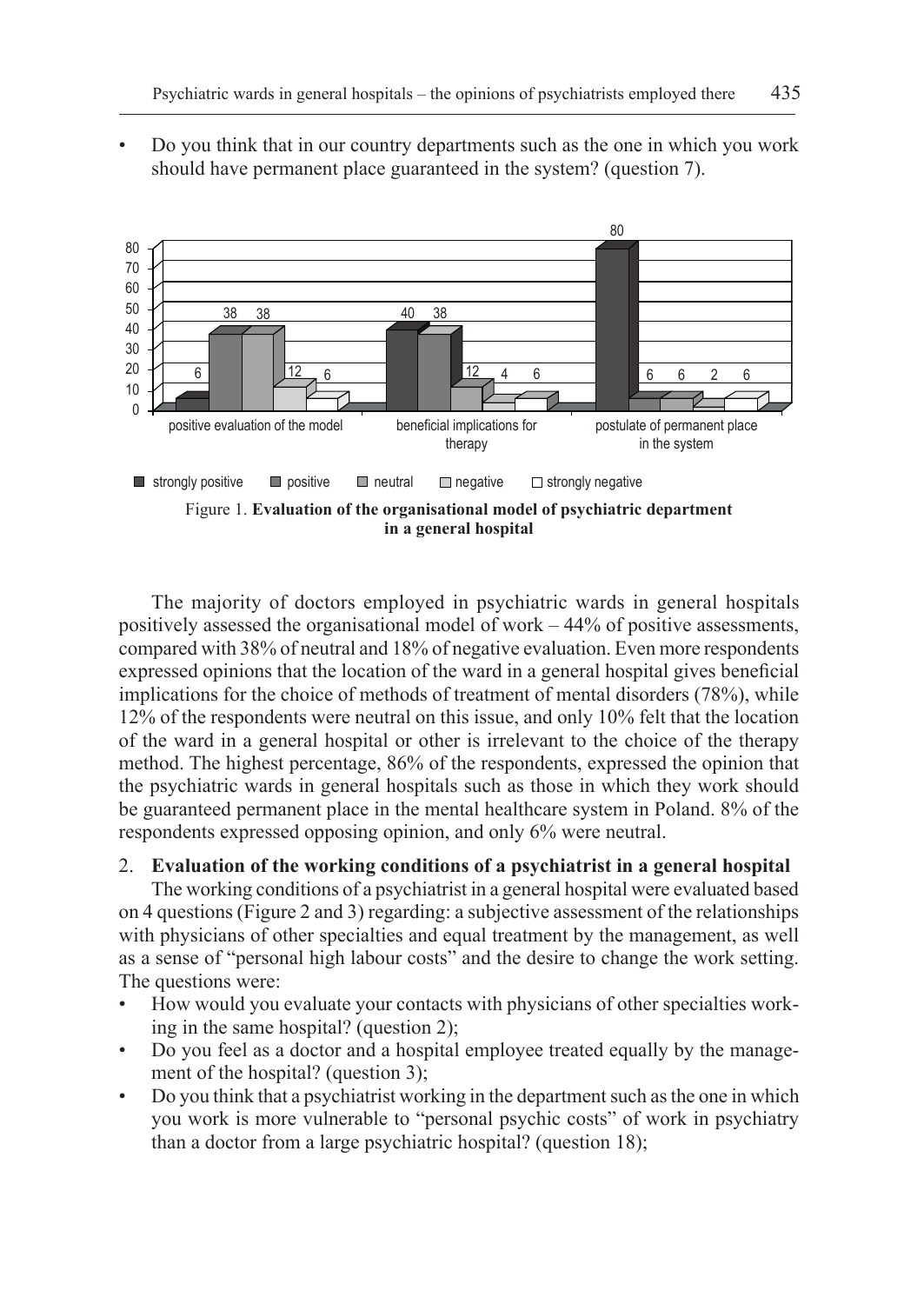If it were possible, would you change your employment to work in a different organisational model that you feel is more sensible? (question 17).

The respondents assessed contacts with colleagues of other specialties as positive definitely more frequently (42%) than negative (16%). Nevertheless, the percentage of the neutral is equal of the satisfied (42%).



Figure 2. **Evaluation of the working conditions of a psychiatrist in a general hospital – evaluation of contacts with physicians of other specialties**

The highest percentage, 38% of the respondents, believe that work in a ward in a general hospital exposes a psychiatrist to "higher personal psychic costs" compared to working in a psychiatric hospital. Only 28% of the respondents represented the opposite view and 34% were neutral. More than half of the respondents – 52% believe that the doctors and staff are treated by the management of the hospital worse in comparison with the others, 30% do not report worse treatment, and 18% express no



Figure 3. **Evaluation of the working conditions of a psychiatrist in a general hospital – equal treatment, mental costs of work and a desire to change it**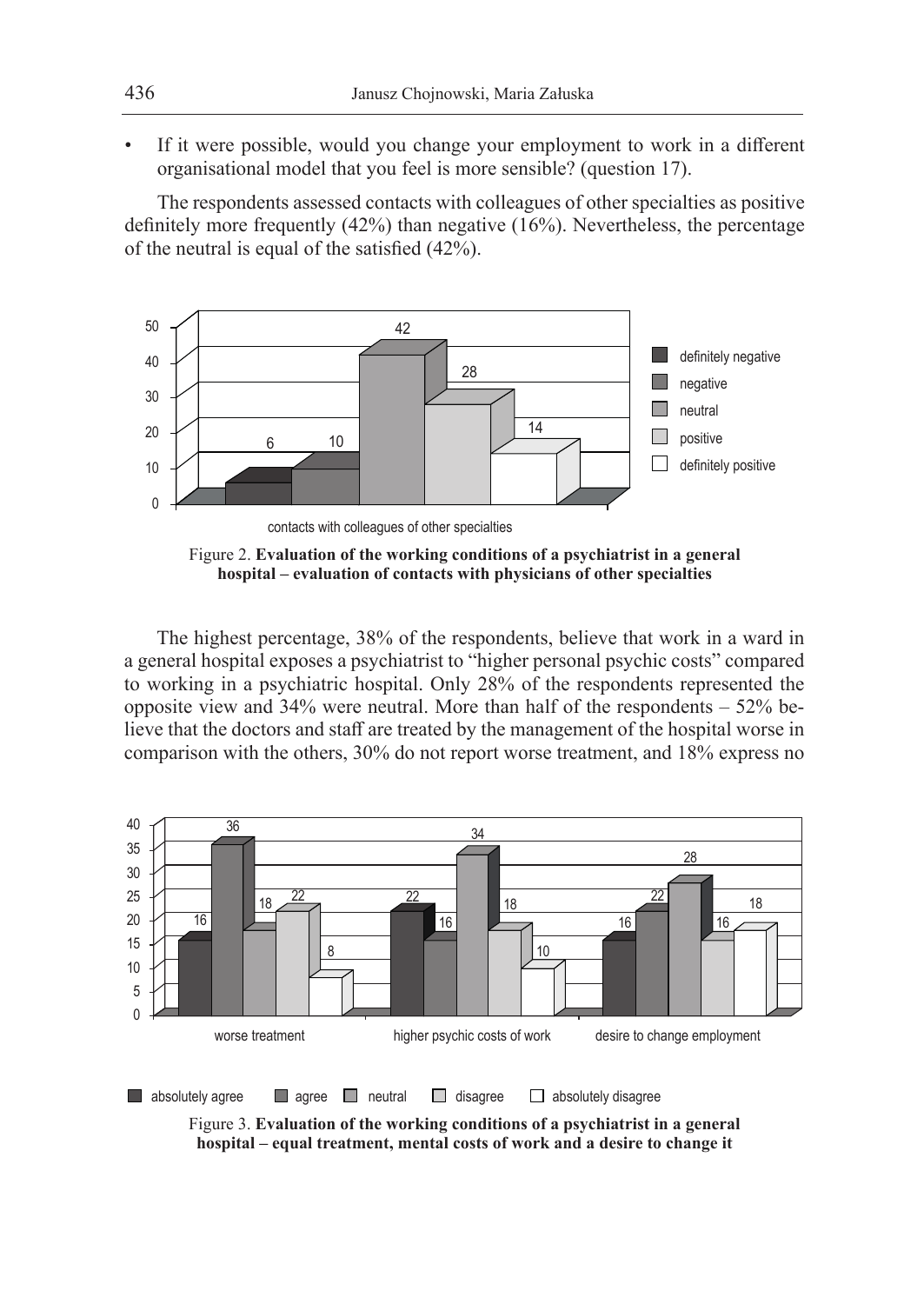opinion. People who are considering changing employment to another organisational model constituted 38%, compared with 34% of the respondents not considering the change and 28% of not declared.

3. **The economic and organisational stability of the psychiatric department in a general hospital**

Five questions were devoted to this issue. Three of them (Figure 5) involved crisis situations and a threat of losing a job. Two (Figure 6) concerned the attention of the authorities and ensuring stable conditions for the functioning of the departments. Questions were as follows:

- Has your department had to prove outside rationale for its existence, fight for survival? (question 5);
- Has your department had to undergo drastic reorganisation forms to survive? (question 6);
- Have you been afraid of losing your job due to reorganisation in the recent 5 years? (question 4);
- Do you think the wards, such as the one in which you work are the subject of proper attention from the authorities (the Ministry of Health, National Consultant, Polish Psychiatric Association, the National Programme for Mental Health)? (question 9);
- Do you think the wards, such as the one in which you work have the conditions for the stable functioning provided? (question 8).

More than half of the respondents (52%) state that their department had to prove outside the reasons for their existence, to fight for survival. Fewer (34%) of the respondents deny such situations. 38% of the respondents confirm drastic reforms of the department necessary for its survival, and 36% denies them. Half of the respondents (57%) denied the fear of losing their jobs in the last 5 years, and fewer (34%) confirmed this concern. 8% of the respondents were neutral.

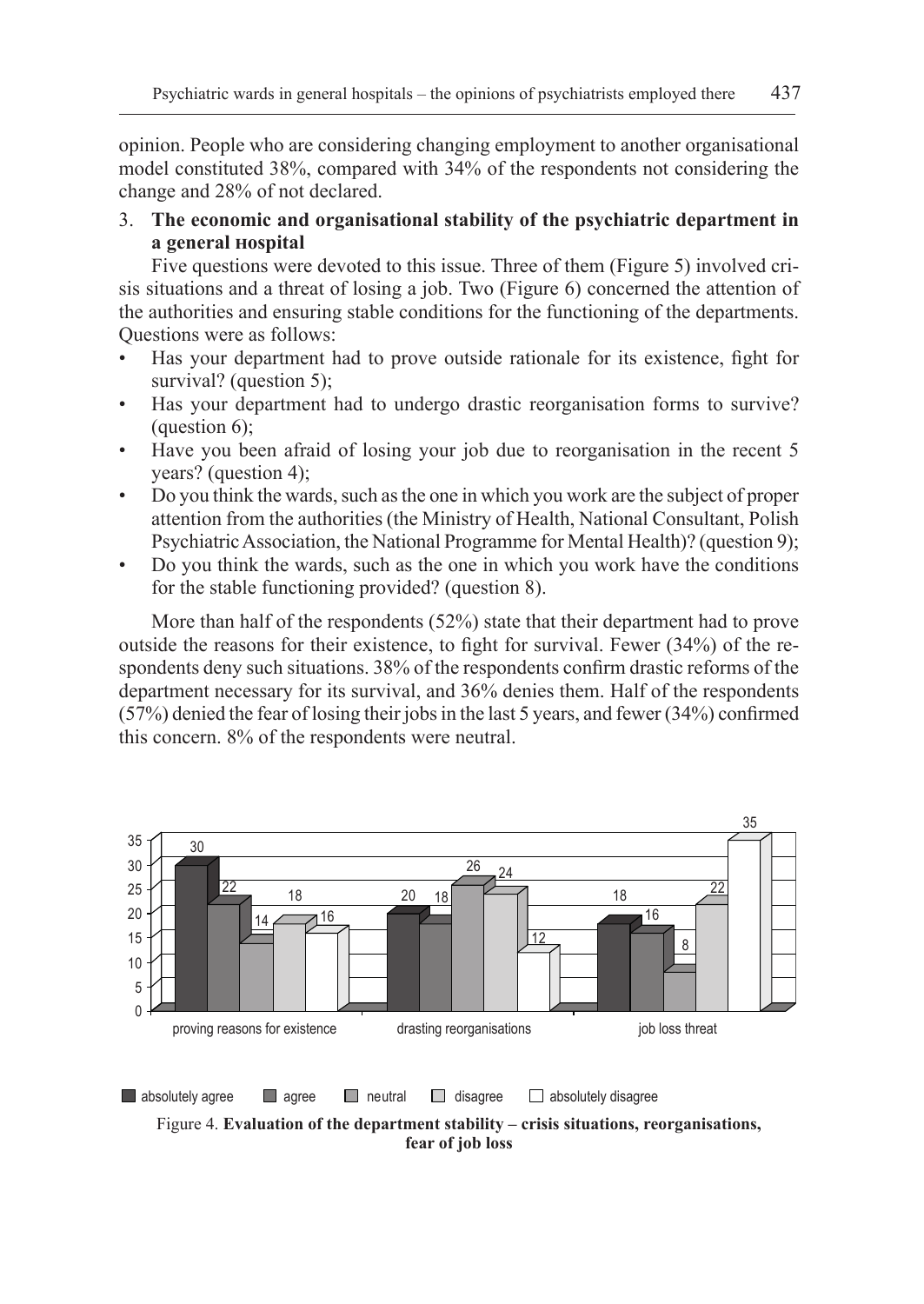

Figure 5. **Evaluation of the department stability – attention of the authorities, the conditions for the stable functioning**

The vast majority of the respondents (80%) believe that psychiatric wards in general hospitals in Poland do not meet the due attention of the authorities (the Ministry of Health, National Consultant, Polish Psychiatric Association, the National Programme for Mental Health). Only 6% of the respondents felt that the given bodies dedicate the due attention to this type of departments, and 14% express no opinion. In contrast, the majority (68%) believe that psychiatric wards in general hospitals in Poland have the conditions for the stable functioning provided.

# 4. **Integration of inpatient and outpatient treatment**

The issue related to the organisational model of psychiatric ward work is the integration of stationary and outpatient services. In the integrated model, the patient after discharge from the department is provided with the possibility of contact with the doctor who treated him in the ward. This requires the involvement of all doctors working in the department and in the clinic, possibly in other centres of post-hospital treatment. Four questions were devoted to this issue. One of them concerned the factual status and two physician's preference. Questions read as follows (Figure 6 and 7):

- Have you got contact with the patient after discharge from the department within your regular work (at the clinic, day ward, another form)? (question 12);
- Would you prefer to work only at the department? (Question 13);
- Would you prefer to work at a department integrated with a clinic or another indirect form? (question 14);
- Do you agree with the statement that the place of treatment to some extent implies a way of therapy? (question 15);

More than half of the respondents (56%) are in contact with their patients after discharge from the hospital, and 28% state that there is no such contact. Even higher percentage (62%) of the respondents would not like to confine themselves to work in the department only, compared with 18% who prefer such a limitation. The highest percentage – 72% – would like to work in a model of the department integrated with a clinic or other indirect form of psychiatric treatment. Only 8% of the respondents would not like to work in an integrated model.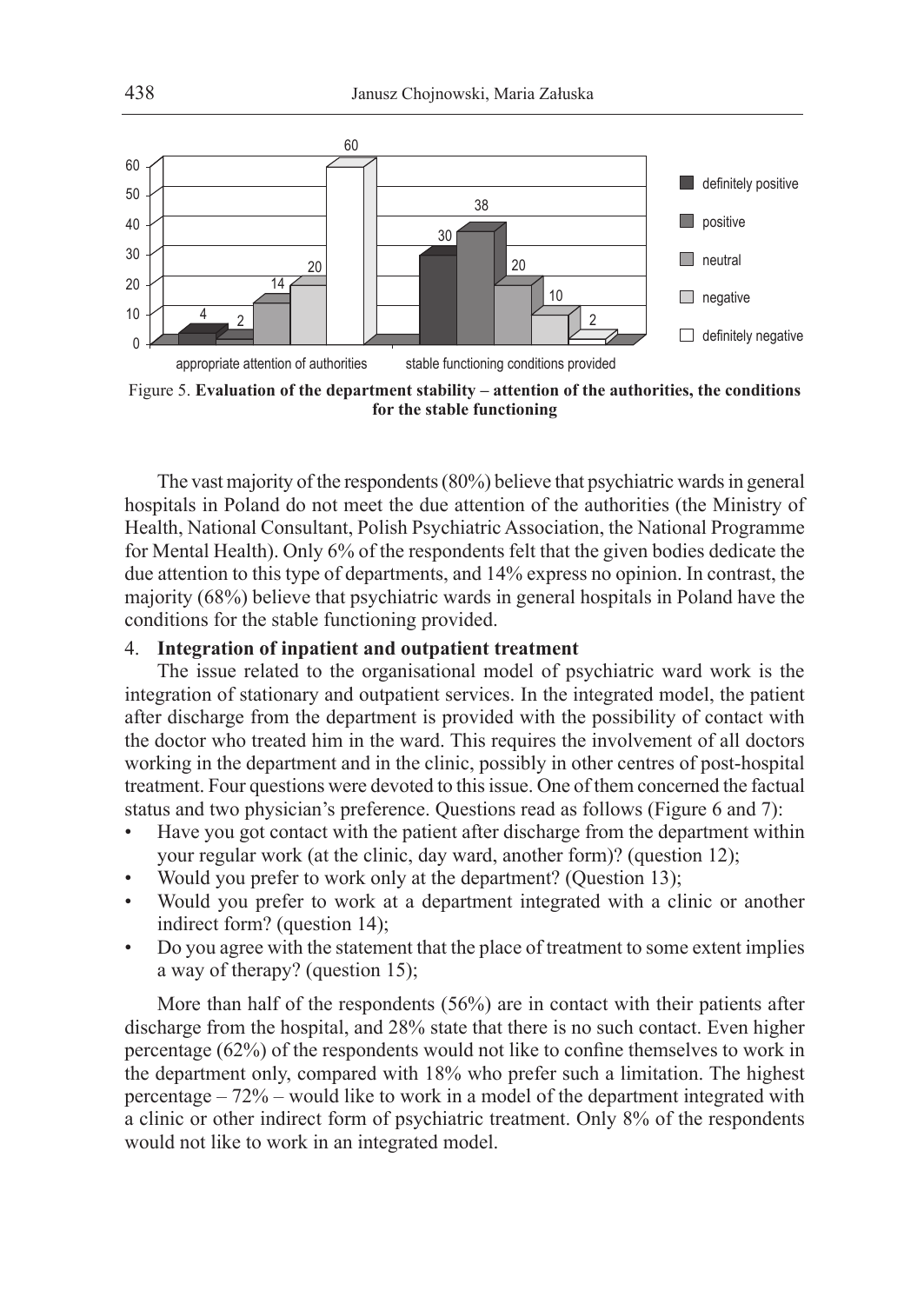

Figure 6. **Evaluation of inpatient and outpatient treatment integration – contact with the patient after discharge from the ward, the preferred model of work**

Almost all the respondents (98%) consider the thesis that the setting of treatment implies a way of treatment. This thesis has not found opponents and only 2% of the respondents were neutral.

5. **The collaboration between the departments and the need to create a network of departments**

The two following questions (Figure 8) related to collaboration between the departments.

• Do you find the current level of collaboration, information exchange between the departments like the one where you work sufficient? (question 10);



Figure 7. **Evaluation of treatment integration – does the setting of treatment imply a way of therapy?**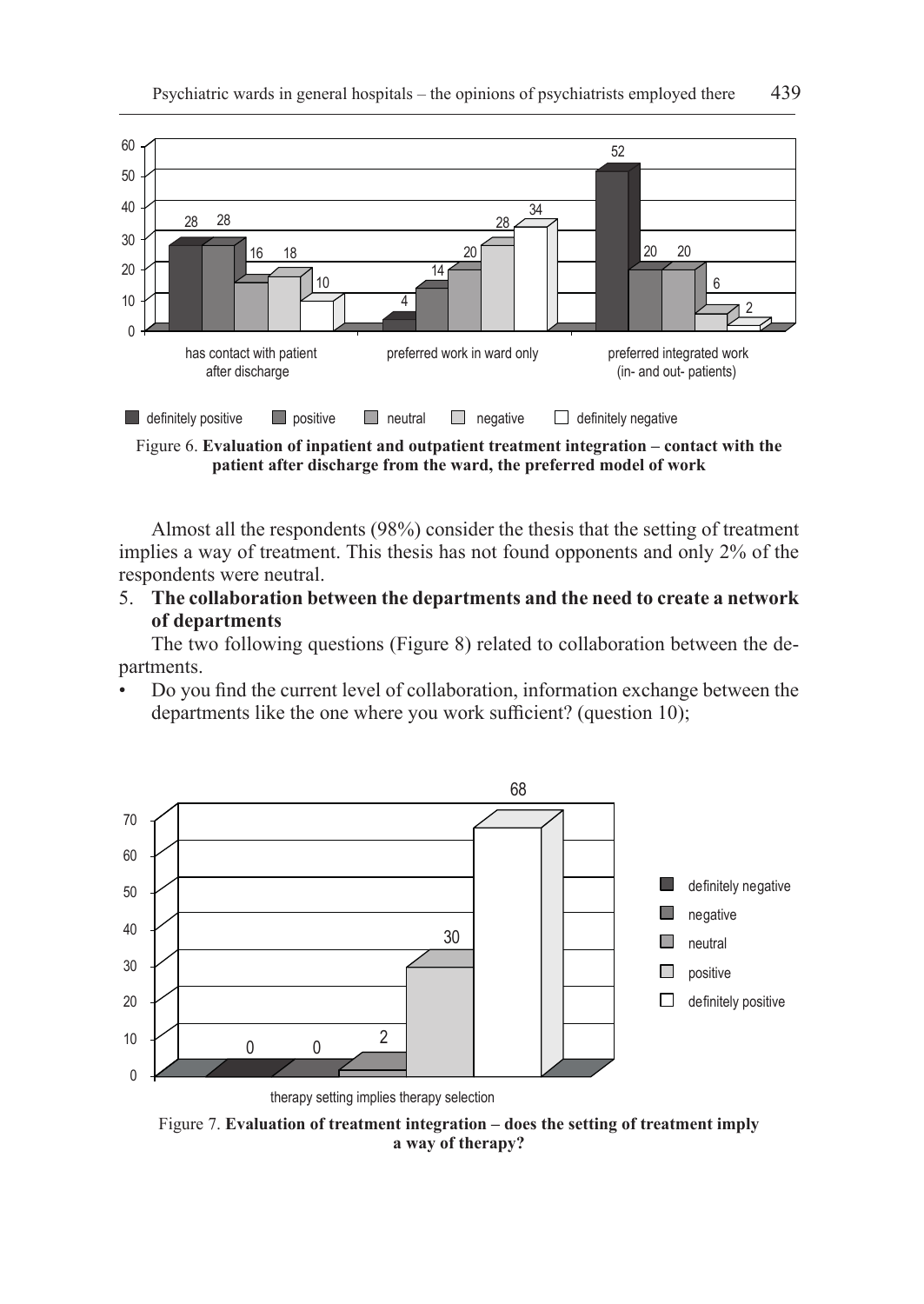

Figure 8. **Collaboration between the departments and the need for networking**

Is the idea of the network of psychiatric wards close to you (you are interested in)? (question 11).

The vast majority (70%) of the respondents believe that the level of collaboration and exchange of information between the departments of psychiatry in general hospitals is insufficient. 10% were satisfied with the level of collaboration, while 20% were neutral.

The majority of respondents (68%) expressed interest in creating a network of collaborating departments, 10% were not interested and 22% were neutral.

# **Discussion**

Responses to questions from the thematic group 1 and 2 show that the organisational model of psychiatric department in a general hospital is the most frequently  $(44\%$ vs. 38% and 18%) evaluated as positive, as well as providing beneficial implications for therapy (78% of respondents). Perhaps, this results in the support of a majority (86%) for the postulate – to ensure this type of departments a permanent position in the mental healthcare system in Poland. In contrast, the evaluation of subjective experiences related to working conditions in the ward is more negative (high personal cost of labour: 38% vs. 34% and 28%, worse treatment by the authorities (52%) and there are tendencies to think in a predominantly proportion of changing the place of employment (38% vs. 28% and 34%). This result would require comparison with assessments of psychiatrists working in a different organisational model such as in departments of large psychiatric hospitals.

Against this background, the low percentage (16%) of responding psychiatrists negatively assessing contacts with their colleagues, physicians of other specialties (42% of positive opinions) draws attention. As known from the literature, the problem of stigma also applies to the mentally ill and psychiatry within the health service [17]. Probably relatively positive reception of relationships with colleagues of other specialties by the respondents reflects the positive change in the image of psychiatry and psychiatrists occurring in the minds of other health professionals, in hospital, wherein a ward of psychiatry exists [18]. This is an issue worth a closer look. Data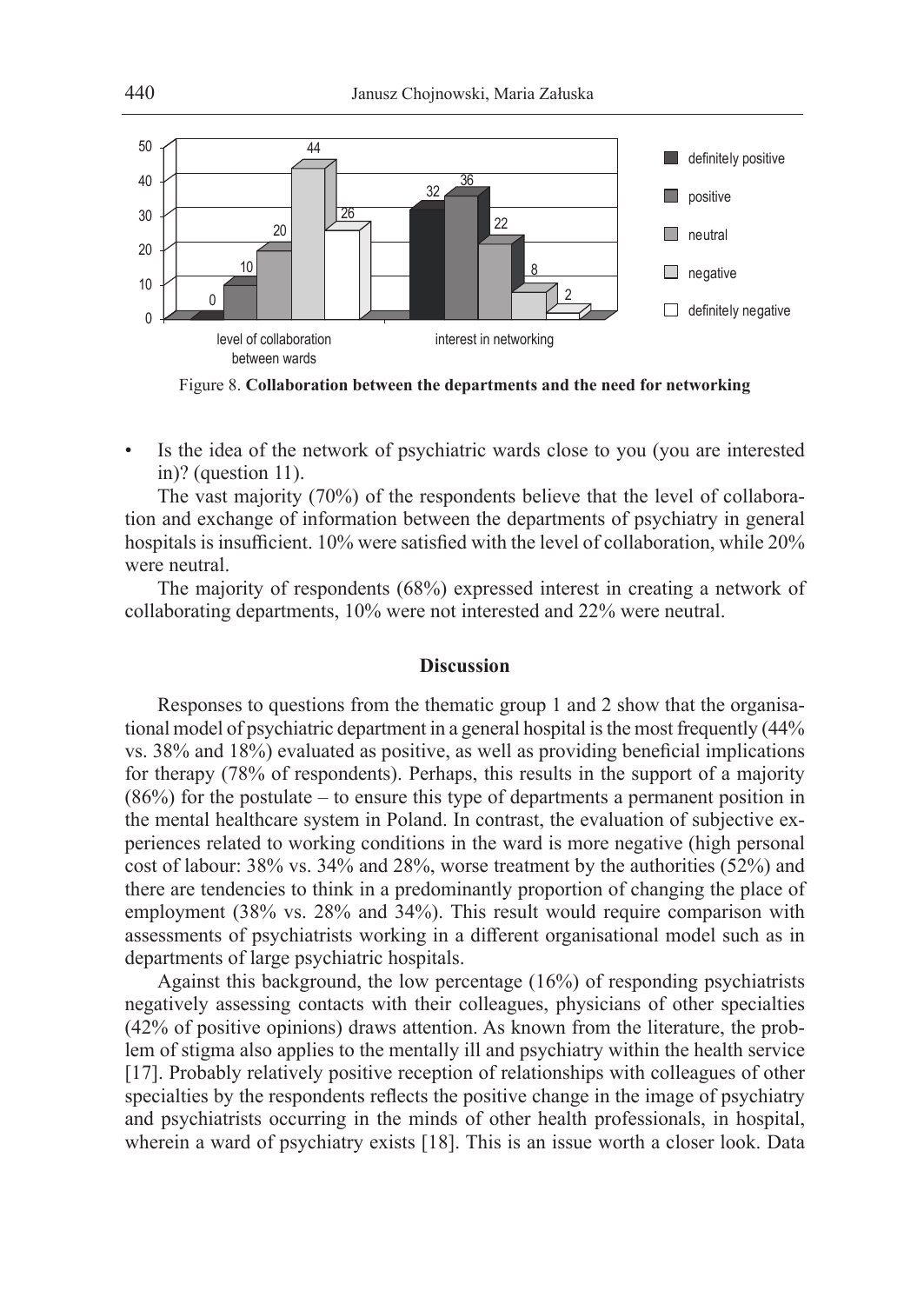quoted above in total suggest that the surveyed psychiatrists are willing to accept an organisational model in which they work, despite the high psychic personal cost of work and experiences of worse treatment by hospital management. Perhaps these negative experiences are compensated by good relationships with physicians of other specialties, or other factors not included in the survey.

Responses to questions from the third group indicate that psychiatric wards in general hospitals in Poland in majority (52%) were to prove the rationale for their existence, which in 38% of the units from which the respondents came, necessitated drastic forms of reorganisation. The sense of threat of losing a job reported by 34% of respondents is related to this. The comparison of these percentages indicates that activities promoting their positive image might be sufficient for proving the raison d'être for its existence, and only in a smaller percentage (38%) of departments drastic reorganisations were required, hence the high percentage (57%) of the respondents not reporting a threat of losing employment due to the reorganisation of their ward. Nonetheless, these data reveal that the described in the world literature [1, 6, 14, 15] problem of threat posed to the economic, legal and organisational foundations of psychiatric departments in general hospitals is also present in Poland and requires dedication of particular attention. This is a substantial conclusion especially that the vast majority of the respondents (80% out of whom 60% were strongly positive) estimates the level of attention paid to psychiatry departments by authorities in general hospitals as insufficient). This is even more worthy reflection, when we consider that the currently implemented National Programme for Mental Health in its assumptions includes promotion of community model of psychiatric treatment and increase in availability of medical services for people with mental disorders, which are the objectives of departments of psychiatry in general hospitals. On this basis, a surprisingly high percentage of positive responses (68%) is noted to the question whether psychiatric units in general hospitals are provided with the conditions for stable functioning in the country. This result may indicate that in the opinion of the respondents units of this type are a permanent component of the Polish system of mental healthcare, regardless of the difficulties they experience.

The responses to the questions from the group 4 show that amodel of integrated inpatient and outpatient treatment is definitely preferred by psychiatrists working in a general hospital. The majority (52%) is in contact with their patients after their discharge from the department, an even higher percentage (62%) would not want to limit themselves to a regular job only in the department, and even more (72%) declared that they prefer to work in an integrated model. Almost all the respondents (98%) consider that the setting of treatment implies method of therapy. Of all the questions in the survey to respond this last query showed the highest consensus among the respondents. Simultaneously, this question most general and ambiguous of all in nature was not responded strongly negatively or negatively at all. In the context of all the responses to the questions of group 4, one can hypothesise (which is likely worth a separate verification) that a psychiatric ward in a general hospital is a natural setting of creating the community orientation in the psychiatrists employed in a department. In contrast, as is apparent from the responses to the questions analysed in the group 5, psychiatrists working in psychiatric wards in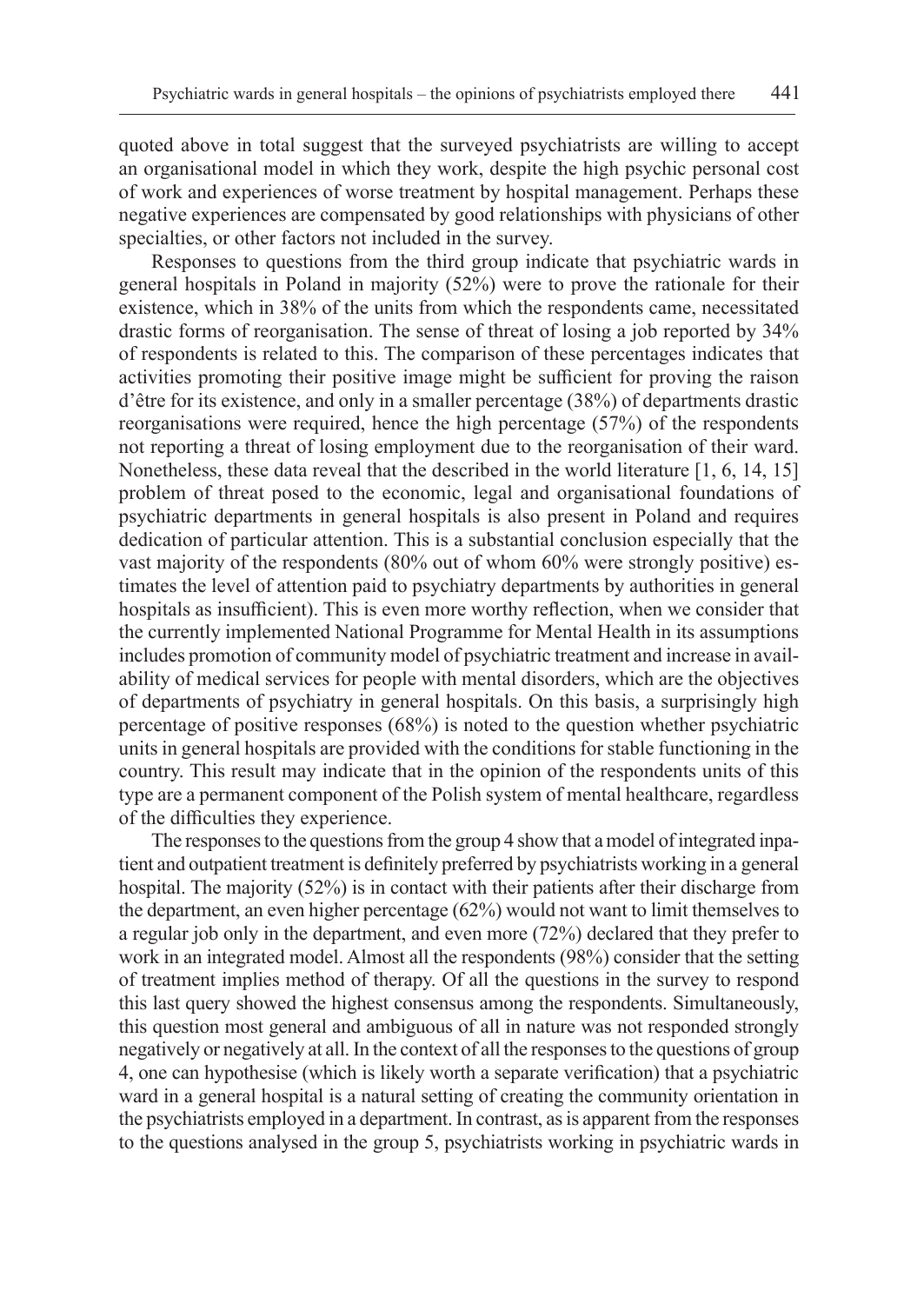general hospitals in the majority (70%) are not satisfied with the level of collaboration and the exchange of information between similar departments of different hospitals and are in the majority (68%) interested in networking of such departments.

In fact, in Poland, in contrast to the other countries such as the Netherlands, Germany [5, 6] there is no organisation uniting such departments, and Polish Psychiatrists Association (PTP) committee on psychiatric departments in general hospitals was established only in 2013. It seems that it should draw attention to the need of initiating and coordinating such collaboration in Poland.

# **Conclusions**

- 1. The psychiatrists employed in the psychiatric wards in general hospitals in Poland evaluate positively that organisational model. However, the destabilisation of economic foundations of that wards reported in the world literature was also reflected in the results of a survey conducted in Poland.
- 2. There is a need to develop standards for the organisation and financing departments of psychiatry in general hospitals providing them stable place in the healthcare system in Poland.

#### **References**

- 1. Lipsit DR. *Psychiatry and the general hospital in an age of uncertainty*. World Psychiatry 2003; 2(2): 87–92.
- 2. Summergrad P, Hackett TP. *Alan Gregg and the rise of general hospital psychiatry*. Gen. Hosp. Psychiatry 1987; 9: 439–445.
- 3. Lipowski ZJ. *Consultation-liaison psychiatry: the first half century*. Gen. Hosp. Psychiatry 1986; 8: 305–315.
- 4. Diefenbacher A. *Psychiatry, psychosomatic medicine and the general hospital in Germany*. World Psychiatry 2003; 2(2): 95–97.
- 5. Bauer M. *Zur Geschichte der Abteilungspsychiatrie in der Bundesrepublik Deutschland*. https://www.thieme-connect.com/products/ejournals/html/10.1055/s-2007-986493 [retrieved: 30.03.2016]. Psychiat Prax 2007; 34(6): e26-e34 DOI: 10.1055/s-2007-986493
- 6. Leentjens AF, Sonderen I, Buis WM. *Alarming reduction in the psychiatric treatment capacity of general hospitals in the Netherlands between 1998 and 2006*. Tijdschr. Psychiatr. 2009; 51(6): 395–399.
- 7. Piccinelli M, Politi P, Barale F. *Focus on psychiatry in Italy*. Br. J. Psychiatry 2002; 181: 538–544.
- 8. Lucchesi M Malik AM. *Feasibility of general hospitals psychiatric units in Brazil*. Rev. Saude Publica 2009; 43(1): 1–7.
- 9. Mendis N. *Importance of general hospital in the development of mental health care*. World Psychiatry 2003; 2(2): 100–102.
- 10. Kishi Y, Hosaka T, Kurosawa H. *Current status of general hospital psychiatry in Japan*. Seishin Shinkeigaku Zasshi 2003; 105(3): 296–306.